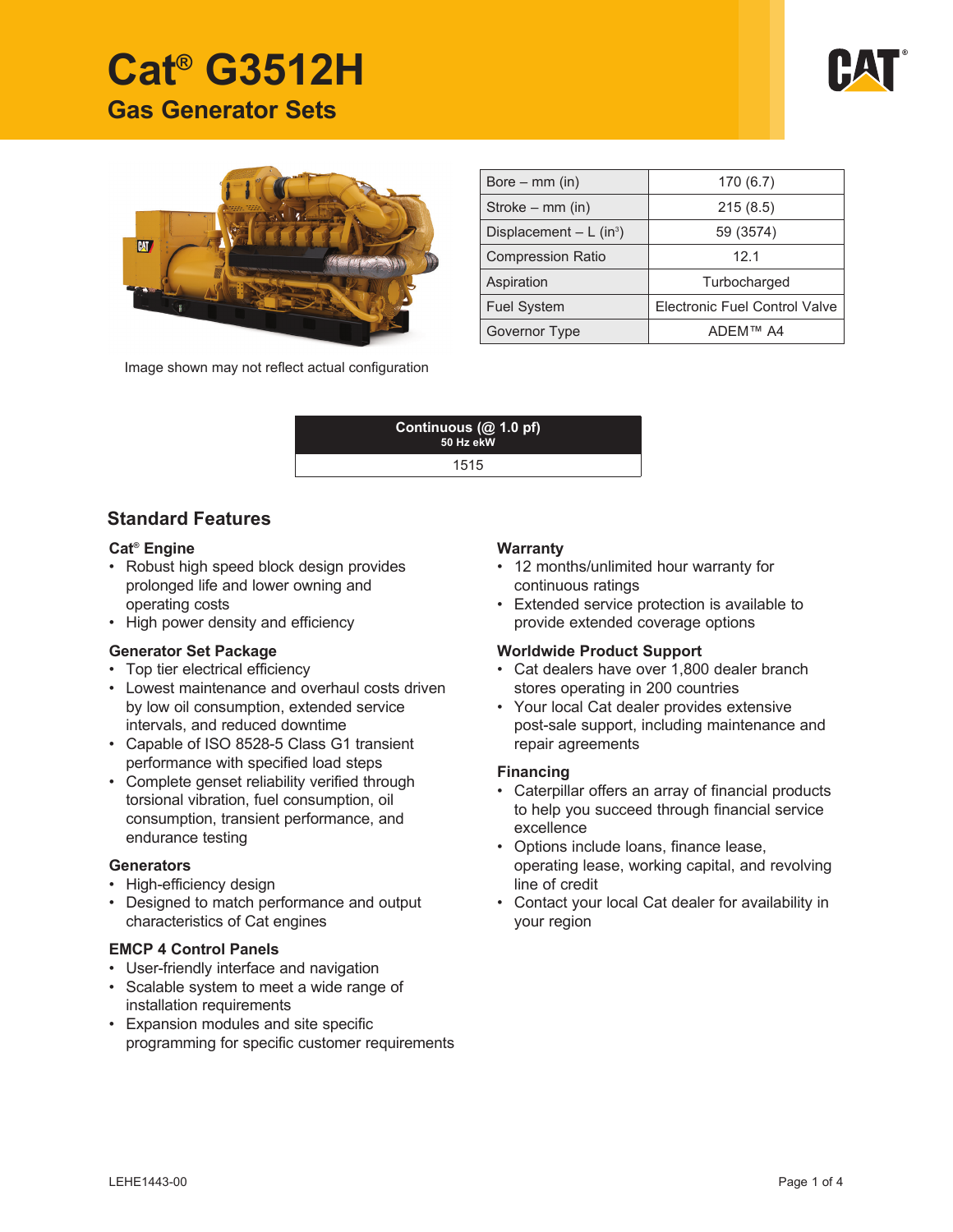

#### **Engine**

*Air Cleaner (Single Element)* ❑ Installed ❑ Supplied loose

#### *Muffler*

❑ Industrial grade (15 dB) ❑ Residential grade (18 dB) ❑ Critical grade (25 dB) ❑ Spark arresting

#### *Starting*

❑ Standard batteries ❑ Standard electric starter(s) ❑ Jacket water heater ❑ Oil prelube pump ❑ Oil level regulator

#### **Generators**

#### *Output voltage*

❑ 400V ❑ 6900V ❑ 415V ❑ 10500V ❑ 6600V ❑ 11000V

#### *Excitation*

❑ Permanent magnet (PM)

#### *Attachments*

- ❑ Anti-condensation heater
- ❑ Stator and bearing temperature monitoring and protection

#### **Power Termination**

#### *Type*

❑ Bus bar ❑ Circuit breaker ❑ 3000A ❑ 3200A ❑ 4000A ❑ UL ❑ IEC ❑ 3-pole ❑ Electrically operated

#### *Trip Unit*

❑ LSI ❑ LSI-G ❑ LSIG-P

#### **Enclosure**

❑ Weather protective ❑ Sound attenuated

#### *Attachments*

❑ Cold weather bundle ❑ DC lighting package ❑ AC lighting package ❑ Motorized louvers

#### **Fuel System Pressure**

❑ Standard gas train

#### **Control System**

*Controller* ❑ EMCP 4.3

#### *Attachments*

- ❑ Local annunciator module
- ❑ Remote annunciator module
- ❑ Load share module
- ❑ Remote monitoring software

#### **Charging**

- ❑ Battery charger 20A
- ❑ Engine driven charging alternator

#### **Vibration Isolators**

❑ Rubber ❑ Spring ❑ Seismic rated

#### **Cat Connect**

*Connectivity* ❑ Ethernet

#### **Extended Service Options**

#### *Terms*

❑ 2 year ❑ 3 year ❑ 5 year ❑ 10 year

#### *Coverage*

❑ Silver ❑ Gold ❑ Platinum ❑ Platinum Plus

- **Ancillary Equipment**
- ❑ Automatic transfer switch (ATS)
- ❑ Uninterruptible power supply (UPS)
- ❑ Paralleling switchgear
- ❑ Paralleling controls

#### **Certifications**

- ❑ UL 2200 Listed ❑ CSA Certified ❑ EU Declaration of Conformity
- ❑ EEC Declaration of Conformity

Note: Some options may not be available on all models. Certifications may not be available with all model configurations. Consult factory for availability.

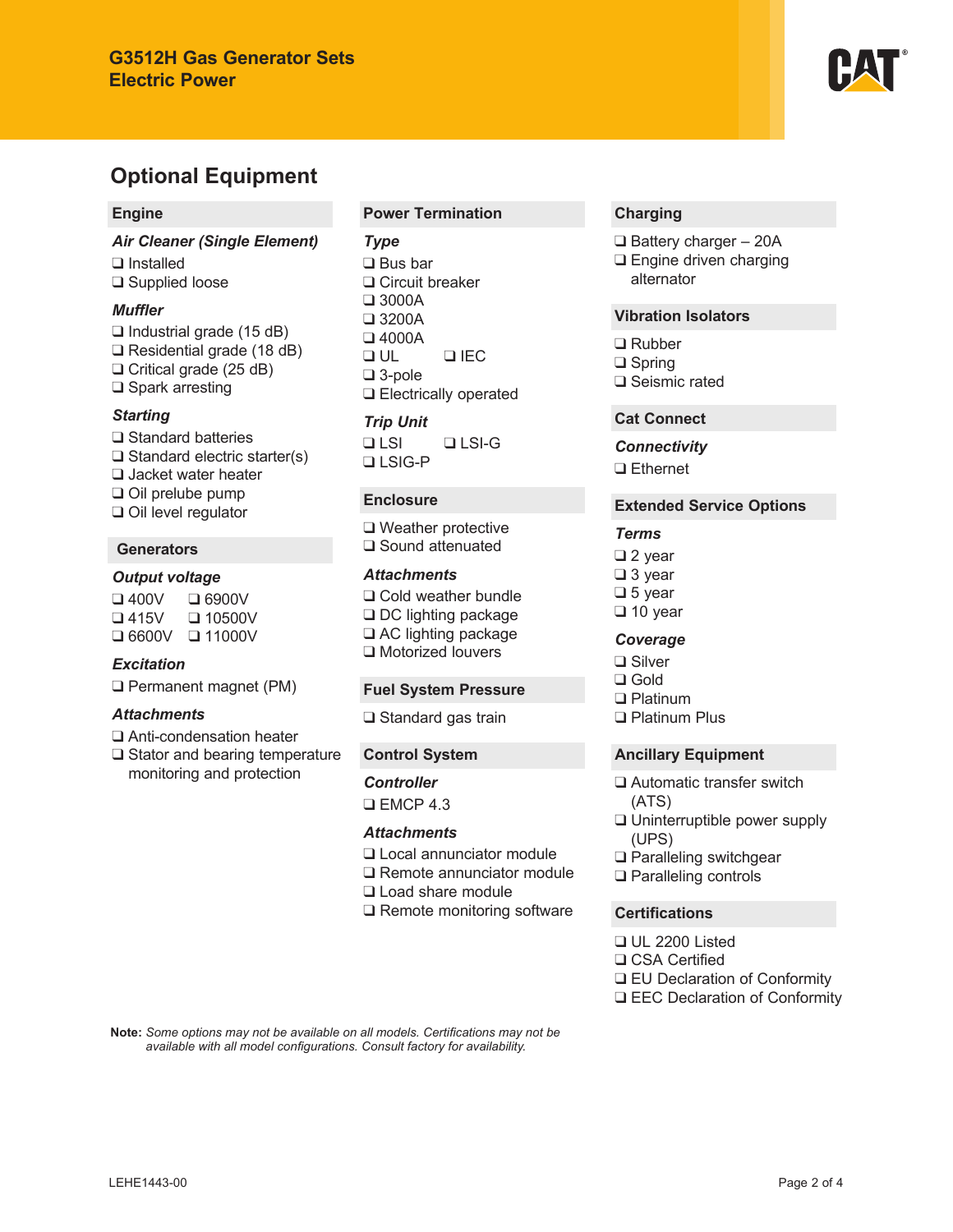

## **Package Performance**

| Performance<br>Continuous                                                                    |        |         |  |  |
|----------------------------------------------------------------------------------------------|--------|---------|--|--|
| Frequency                                                                                    | 50 Hz  |         |  |  |
| Genset power rating at 1.0 pf - ekW                                                          | 1515   |         |  |  |
| NOx Emission Level (mg/Nm <sup>3</sup> NOx)                                                  | 500    |         |  |  |
| Performance number                                                                           | EM1180 |         |  |  |
| Genset efficiency                                                                            | 44.9   |         |  |  |
| Thermal efficiency                                                                           | 42.1   |         |  |  |
| Total efficiency                                                                             | 87.0   |         |  |  |
| <b>Fuel Consumption</b>                                                                      |        |         |  |  |
| 100% load with fan - MJ/ekW-hr (Btu/ekW-hr)                                                  | 8.10   | (7606)  |  |  |
| 75% load with fan - MJ/ekW-hr (Btu/ekW-hr)                                                   | 8.25   | (7752)  |  |  |
| 50% load with fan - MJ/ekW-hr (Btu/ekW-hr)                                                   | 8.76   | (8244)  |  |  |
| <b>Cooling System</b>                                                                        |        |         |  |  |
| Total jacket water circuit (JW+OC+1AC) - kW (Btu/min)                                        | 863    | (49076) |  |  |
| Total aftercooler circuit (2AC) - kW (Btu/min)                                               | 146    | (8302)  |  |  |
| <b>Altitude Capability</b>                                                                   |        |         |  |  |
| At 25°C (77°F) ambient, above sea level – m (ft)                                             | 1500   | (500)   |  |  |
| <b>Exhaust System</b>                                                                        |        |         |  |  |
| Exhaust temperature – engine outlet – $^{\circ}C$ ( $^{\circ}F$ )                            | 390    | (734)   |  |  |
| Air flow (0°C, 101.3 kPa)/(77°F, 14.7 psia) - Nm <sup>3</sup> /bkW-hr (ft <sup>3</sup> /min) | 3.90   | (3910)  |  |  |
| Exhaust gas mass flow - kg/bkW-hr (lb/hr)                                                    | 5.22   | (17939) |  |  |
| <b>Heat Rejection</b>                                                                        |        |         |  |  |
| Heat rejection to jacket water - kW (Btu/min)                                                | 335    | (19047) |  |  |
| Heat rejection to exhaust (LHV to 120°C/248°F) - kW (Btu/min)                                | 678    | (38548) |  |  |
| Heat rejection to auxiliary circuit - kW (Btu/min)                                           | 139    | (7905)  |  |  |
| Heat rejection to atmosphere from engine and generator - kW (Btu/min)                        | 110    | (5418)  |  |  |
| <b>Engine Speed</b>                                                                          |        |         |  |  |
| rpm                                                                                          | 1500   |         |  |  |